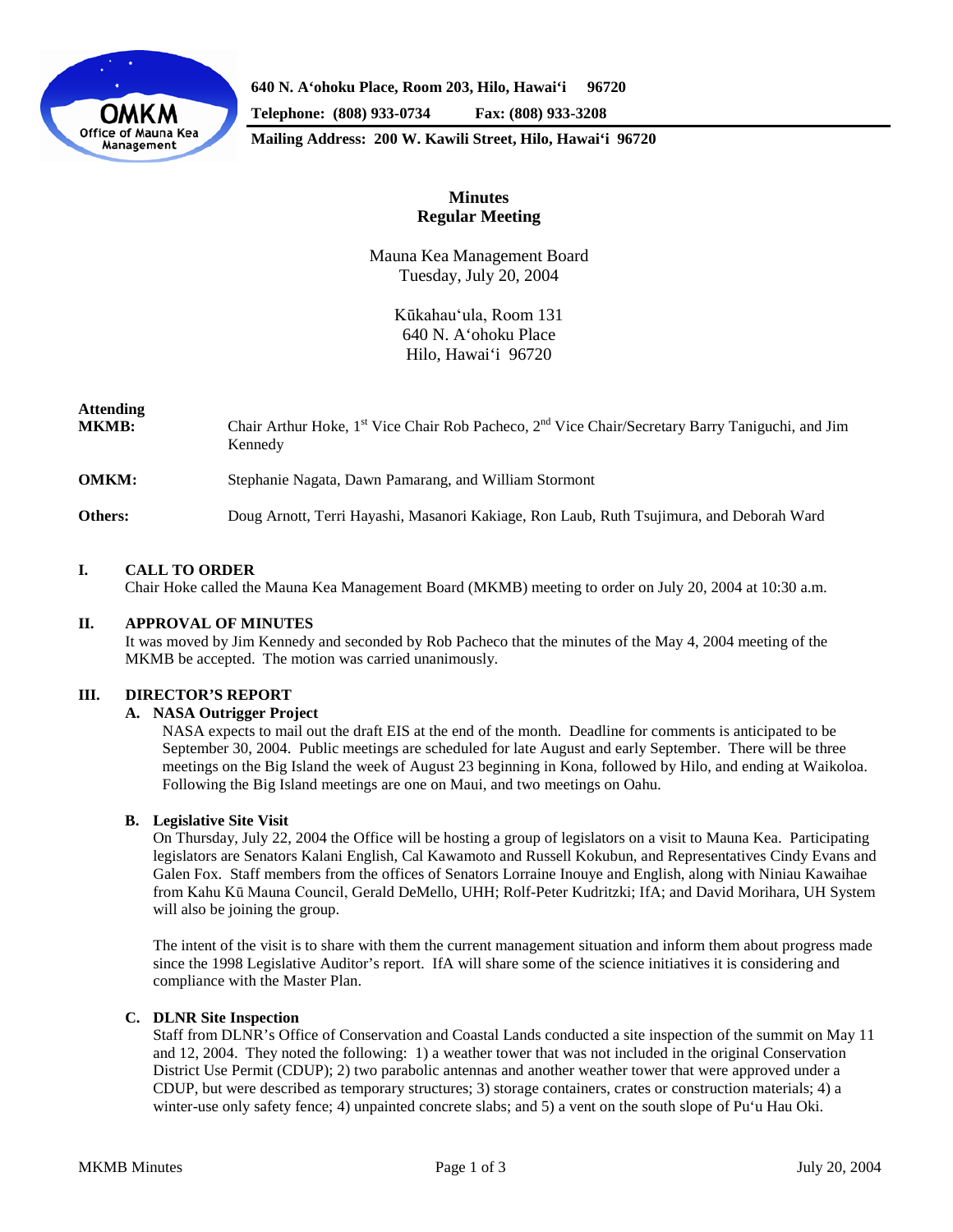According to IfA, the storage containers, crates, construction materials, and fence were or will be removed shortly. The concrete slabs at the Smithsonian site will be painted. A seepage pit with a corrugated iron collar was mistakenly identified as a vent. The collar prevents cinders from covering the top of the seepage pit. IfA is seeking guidance from DLNR about keeping the two antennas and two weather towers. The weather tower and two antennas at the JCMT site were included in the original CDUP but were designated as temporary structures. The second weather tower at the Subaru site was included in its construction plans but was inadvertently left out in the plans forwarded to DLNR.

### **D. Meeting with SMA**

In June Director Stormont and IfA Director Kudritzki met with SMA Director Dr. Jim Moran about a request made by Ahahui Kū Mauna regarding the possibility of relocating some of the pads adjacent to Pu'u Poliahu. Dr. Moran indicated he will have his engineers evaluate the reconfiguration and possible relocation of the pads in question. He hopes to report back by the end of September.

Ed Stevens expressed gratitude on behalf of Ahahui Kū Mauna.

#### **E. PBS Production** *First Light*

PBS will be re-broadcasting the documentary on Saturday, July 24 at 7 p.m. on KHET. The office will be receiving copies in both VHS and DVD format.

#### **F. Follow up to OHA Newsletter Article**

OMKM's letter clarifying issues raised in the April issue of OHA's *Ka Wai Ola o OHA* regarding the March 2004 legislative informational hearing was published in its June newsletter. OMKM invited OHA writer, Mr. Sterling Wong, to spend a day on the mountain and to talk with the rangers. It is anticipated an article will be printed in the August issue.

#### **G. New Ranger Hired**

Ahiena Kanahele is OMKM's newest and fifth Mauna Kea ranger. He reports enjoying it very much

#### **H. Request for an Update on the Haleakala Master Plan**

Barry Taniguchi asked Director Stormont to research and present an overview of the Haleakala "Master Plan" to the Board. Specifically, how that plan differs from the Mauna Kea plan.

## **IV COMMITTEE REPORTS**

#### **A. Kahu Kū Mauna**

Ed Stevens apologized for not being able to attend the last few meetings.

On behalf of Kahu Kū Mauna, Mr. Stevens asked the Board if it could confirm or dispel the rumor about the Army funding the Pan-STARRS project. Is there any military activity attached to the project? The Hawaiian community is concerned about the military having a presence on the mountain.

Director Stormont stated the University received funding from the Air Force to begin this project. Jim Kennedy did not know any of the details except that one of the programs the Air Force has been supporting is a project called Planetary Defense System. This project is not about defending the planet from aliens, but rather defending the planet from killer asteroids. The Air Force has provided funding for a number of programs that involve monitoring the sky and cataloging all potential threatening objects.

Mr. Stevens understood that the Haleakala facility is a prototype of what is being considered for Mauna Kea. Director Stormont clarified that a decision has not yet been made whether the project will be built on Haleakala or on Mauna Kea. Indications from IfA are that if the decision is to build on Mauna Kea, IfA is seriously looking at using the existing UH 88" site to house Pan-STARRS. The project may involve the use of five optical dishes. Four will eventually be used on Pan-STARRS. The fifth is on Haleakala and is installed in one of the existing facilities. Tests are currently being conducted.

Mr. Stevens stated he understood that the entire sky can be photographed in a week and by comparing the periodic data changes can be noted and killer asteroids detected. He mentioned another speculation that Pan-STARRS might be related to President Reagan's Star Wars project. It was this speculation that raised concern about the military's involvement. Mr. Stevens added this appears to be more benign.